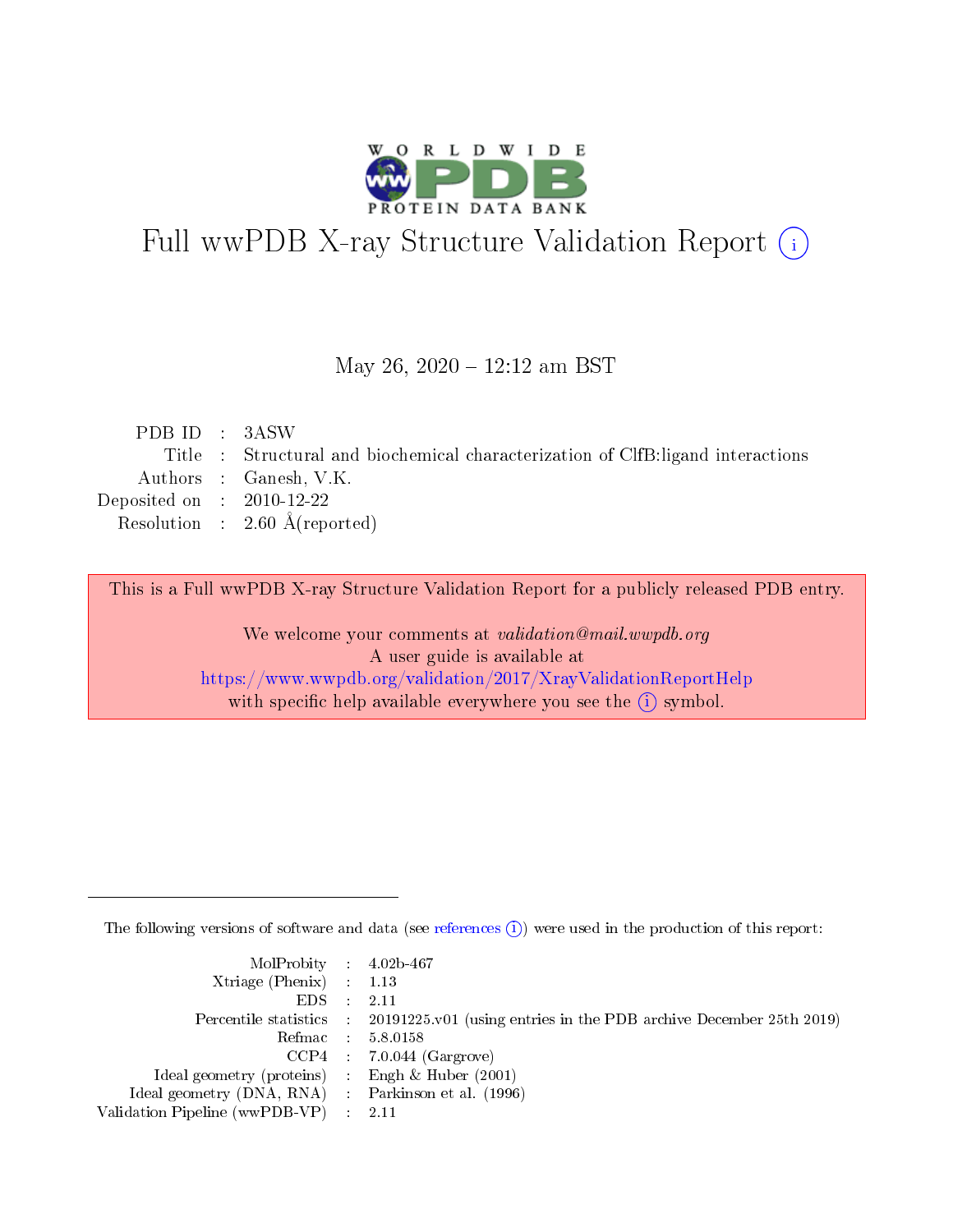# 1 [O](https://www.wwpdb.org/validation/2017/XrayValidationReportHelp#overall_quality)verall quality at a glance  $(i)$

The following experimental techniques were used to determine the structure: X-RAY DIFFRACTION

The reported resolution of this entry is 2.60 Å.

Percentile scores (ranging between 0-100) for global validation metrics of the entry are shown in the following graphic. The table shows the number of entries on which the scores are based.



| Metric                | Whole archive<br>$(\#\text{Entries})$ | <b>Similar resolution</b><br>$(\#\text{Entries}, \text{resolution range}(\textup{\AA}))$ |
|-----------------------|---------------------------------------|------------------------------------------------------------------------------------------|
| $R_{free}$            | 130704                                | 3163 $(2.60-2.60)$                                                                       |
| Clashscore            | 141614                                | $3518(2.60-2.60)$                                                                        |
| Ramachandran outliers | 138981                                | $3455(2.60-2.60)$                                                                        |
| Sidechain outliers    | 138945                                | $3455(2.60-2.60)$                                                                        |
| RSRZ outliers         | 127900                                | $3104(2.60-2.60)$                                                                        |

The table below summarises the geometric issues observed across the polymeric chains and their fit to the electron density. The red, orange, yellow and green segments on the lower bar indicate the fraction of residues that contain outliers for  $>=3, 2, 1$  and 0 types of geometric quality criteria respectively. A grey segment represents the fraction of residues that are not modelled. The numeric value for each fraction is indicated below the corresponding segment, with a dot representing fractions  $\epsilon=5\%$  The upper red bar (where present) indicates the fraction of residues that have poor fit to the electron density. The numeric value is given above the bar.

| Mol | ${\rm Chain \mid Length}$ | Quality of chain     |     |                      |
|-----|---------------------------|----------------------|-----|----------------------|
|     | 298                       | $\frac{0}{0}$<br>82% |     | 14%<br>$\cdot \cdot$ |
|     |                           | 13%<br>60%           | 13% | 27%                  |

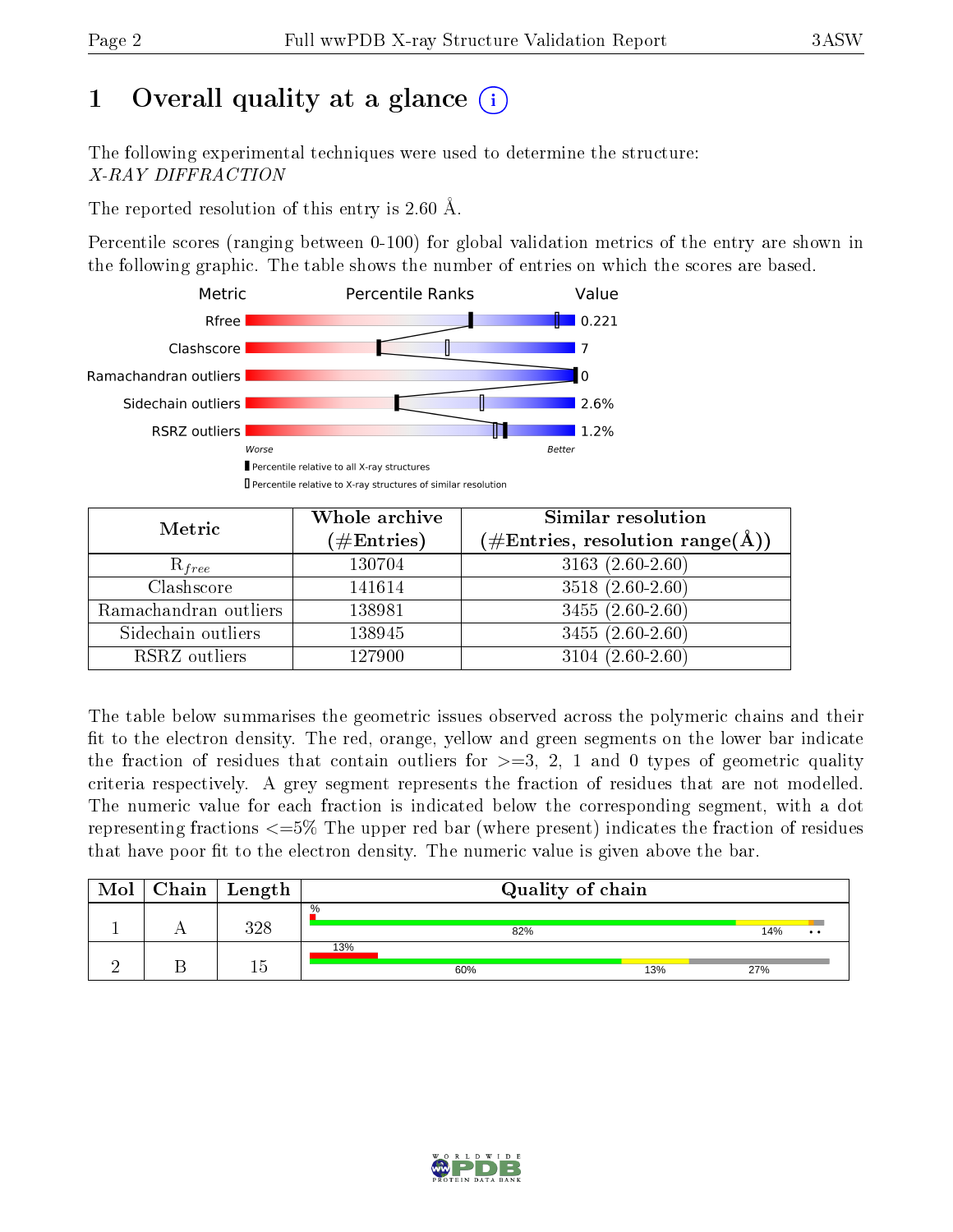# 2 Entry composition (i)

There are 3 unique types of molecules in this entry. The entry contains 2653 atoms, of which 0 are hydrogens and 0 are deuteriums.

In the tables below, the ZeroOcc column contains the number of atoms modelled with zero occupancy, the AltConf column contains the number of residues with at least one atom in alternate conformation and the Trace column contains the number of residues modelled with at most 2 atoms.

Molecule 1 is a protein called Clumping factor B.

| Mol | ${\rm Chain}$ | Residues |                        |      | Atoms |     | ZeroOcc∣ | $\mid$ AltConf $\mid$ Trace |  |
|-----|---------------|----------|------------------------|------|-------|-----|----------|-----------------------------|--|
|     |               | 320      | $\text{Total}$<br>2463 | 1546 | 407   | 507 |          |                             |  |

There are 9 discrepancies between the modelled and reference sequences:

| Chain | Residue | Modelled   | Actual | Comment               | Reference  |
|-------|---------|------------|--------|-----------------------|------------|
| А     | 204     | <b>HIS</b> |        | <b>EXPRESSION TAG</b> | UNP Q7A382 |
|       | 205     | <b>HIS</b> |        | <b>EXPRESSION TAG</b> | UNP Q7A382 |
| А     | 206     | <b>HIS</b> |        | <b>EXPRESSION TAG</b> | UNP Q7A382 |
| А     | 207     | <b>HIS</b> |        | <b>EXPRESSION TAG</b> | UNP Q7A382 |
| А     | 208     | <b>HIS</b> |        | <b>EXPRESSION TAG</b> | UNP Q7A382 |
| А     | 209     | <b>HIS</b> |        | <b>EXPRESSION TAG</b> | UNP Q7A382 |
| А     | 210     | <b>GLY</b> |        | <b>EXPRESSION TAG</b> | UNP Q7A382 |
|       | 211     | <b>SER</b> |        | <b>EXPRESSION TAG</b> | UNP Q7A382 |
|       | 444     | GLU        | ASP    | ENGINEERED MUTATION   | UNP Q7A382 |

Molecule 2 is a protein called Tail region derived peptide.

|  | $Chain   Residues$ | Atoms       |      |  |  | $\rm ZeroOcc$   AltConf   Trace |  |
|--|--------------------|-------------|------|--|--|---------------------------------|--|
|  |                    | Total<br>56 | 29 - |  |  |                                 |  |

• Molecule 3 is water.

|  | Mol   Chain   Residues | Atoms               | $ZeroOcc \mid AltConf \mid$ |
|--|------------------------|---------------------|-----------------------------|
|  | 129                    | Total<br>129<br>129 |                             |
|  |                        | Total               |                             |

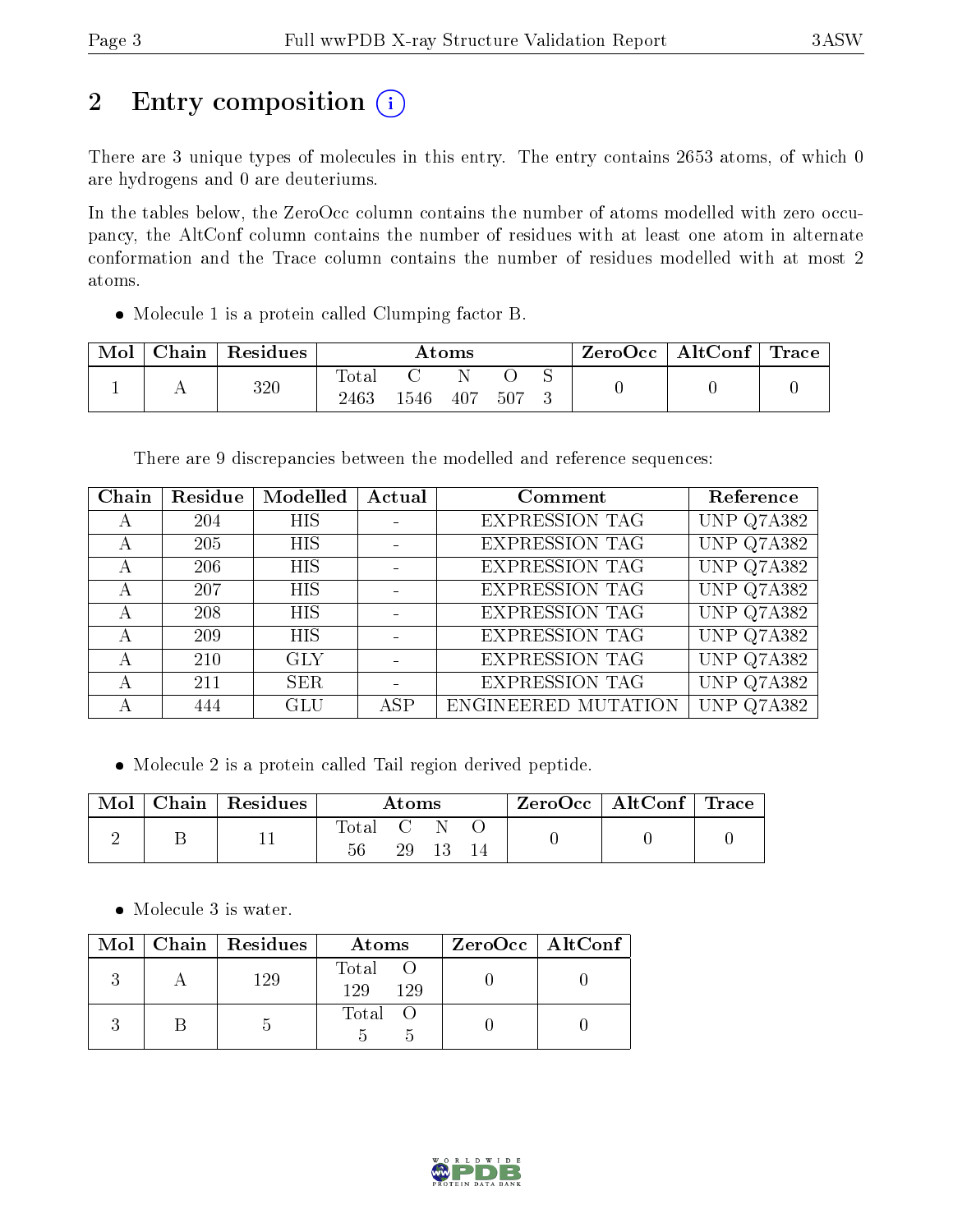## 3 Residue-property plots  $(i)$

These plots are drawn for all protein, RNA and DNA chains in the entry. The first graphic for a chain summarises the proportions of the various outlier classes displayed in the second graphic. The second graphic shows the sequence view annotated by issues in geometry and electron density. Residues are color-coded according to the number of geometric quality criteria for which they contain at least one outlier: green  $= 0$ , yellow  $= 1$ , orange  $= 2$  and red  $= 3$  or more. A red dot above a residue indicates a poor fit to the electron density (RSRZ  $> 2$ ). Stretches of 2 or more consecutive residues without any outlier are shown as a green connector. Residues present in the sample, but not in the model, are shown in grey.



• Molecule 1: Clumping factor B

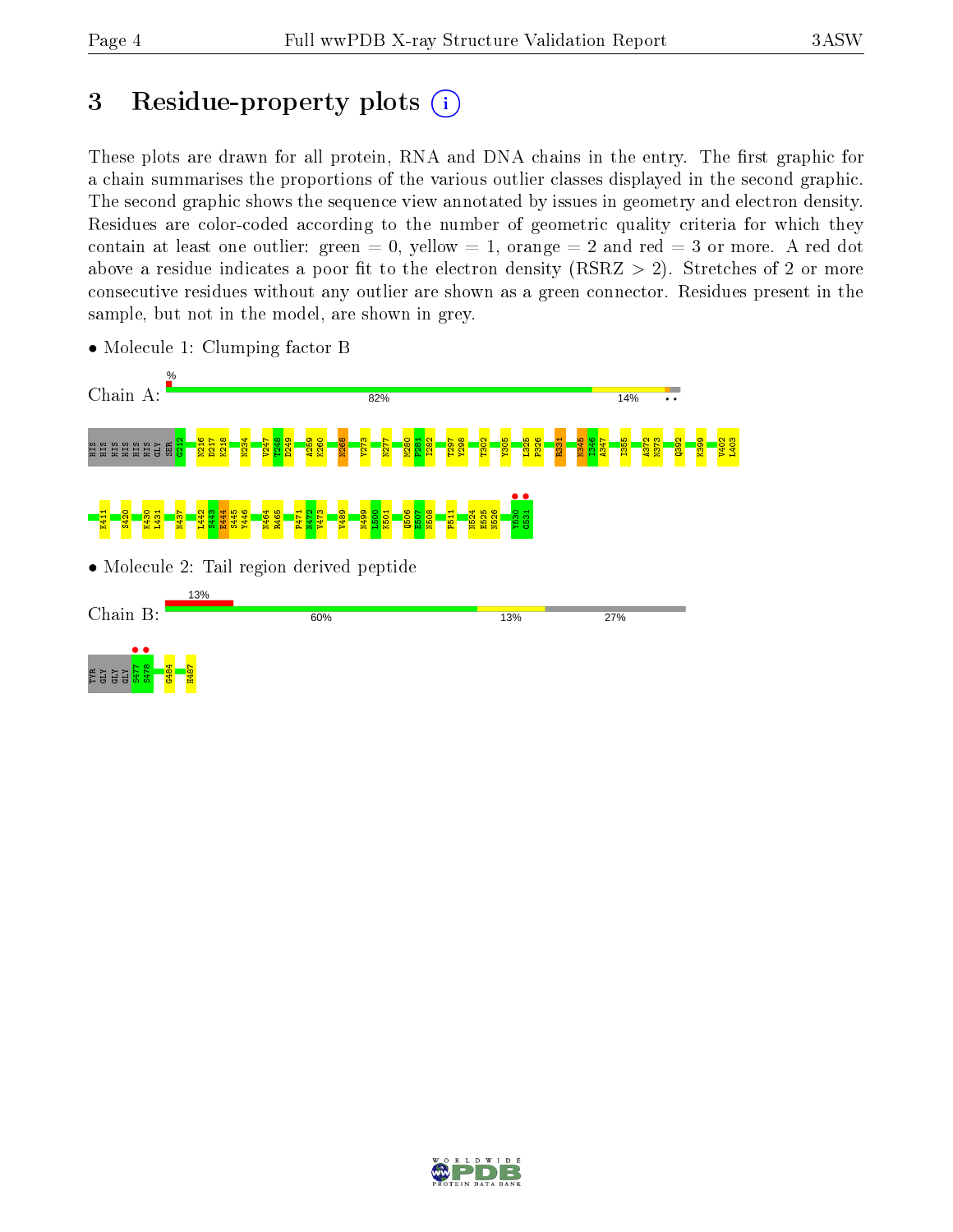# 4 Data and refinement statistics  $(i)$

| Property                                                         | Value                                                    | Source     |
|------------------------------------------------------------------|----------------------------------------------------------|------------|
| $\overline{\text{Space}}$ group                                  | $\overline{P_43}$                                        | Depositor  |
| Cell constants                                                   | 85.60Å 85.60Å 84.80Å                                     |            |
| a, b, c, $\alpha,\,\beta,\,\gamma$                               | $90.00^\circ$<br>$90.00^\circ$<br>$90.00^\circ$          | Depositor  |
| Resolution $(\AA)$                                               | $\overline{20.00}$<br>$\overline{2.60}$<br>$\frac{1}{2}$ | Depositor  |
|                                                                  | 19.63<br>$\frac{1}{2}$<br>2.60                           | <b>EDS</b> |
| % Data completeness                                              | $99.6(20.00-2.60)$                                       | Depositor  |
| (in resolution range)                                            | 99.6 (19.63-2.60)                                        | <b>EDS</b> |
| $R_{merge}$                                                      | (Not available)                                          | Depositor  |
|                                                                  | (Not available)                                          | Depositor  |
| $rac{R_{sym}}{< I/\sigma(I) > 1}$                                | 4.72 (at $2.59\text{\AA})$                               | Xtriage    |
| Refinement program                                               | <b>REFMAC 5.2.0019</b>                                   | Depositor  |
|                                                                  | 0.182, 0.219                                             | Depositor  |
| $R, R_{free}$                                                    | 0.182<br>0.221                                           | $DCC$      |
| $\mathcal{R}_{free}$ test set                                    | 973 reflections $(5.17\%)$                               | wwPDB-VP   |
| Wilson B-factor $(A^2)$                                          | 41.1                                                     | Xtriage    |
| Anisotropy                                                       | 0.059                                                    | Xtriage    |
| Bulk solvent $k_{sol}(\text{e}/\text{A}^3), B_{sol}(\text{A}^2)$ | $0.33$ , $33.1$                                          | <b>EDS</b> |
| L-test for twinning <sup>2</sup>                                 | $< L >$ = 0.49, $< L^2 >$ = 0.32                         | Xtriage    |
|                                                                  | $0.019$ for $-h,-l,-k$                                   |            |
|                                                                  | $0.002$ for $-h, l, k$                                   |            |
| Estimated twinning fraction                                      | $0.001$ for $l, -k, h$                                   | Xtriage    |
|                                                                  | $0.019$ for $-l,-k,-h$                                   |            |
|                                                                  | $0.039$ for h,-k,-l                                      |            |
| $F_o, F_c$ correlation                                           | $0.95\,$                                                 | <b>EDS</b> |
| Total number of atoms                                            | 2653                                                     | wwPDB-VP   |
| Average B, all atoms $(A^2)$                                     | $38.0\,$                                                 | wwPDB-VP   |

Xtriage's analysis on translational NCS is as follows: The largest off-origin peak in the Patterson function is  $3.61\%$  of the height of the origin peak. No significant pseudotranslation is detected.

<sup>&</sup>lt;sup>2</sup>Theoretical values of  $\langle |L| \rangle$ ,  $\langle L^2 \rangle$  for acentric reflections are 0.5, 0.333 respectively for untwinned datasets, and 0.375, 0.2 for perfectly twinned datasets.



<span id="page-4-1"></span><span id="page-4-0"></span><sup>1</sup> Intensities estimated from amplitudes.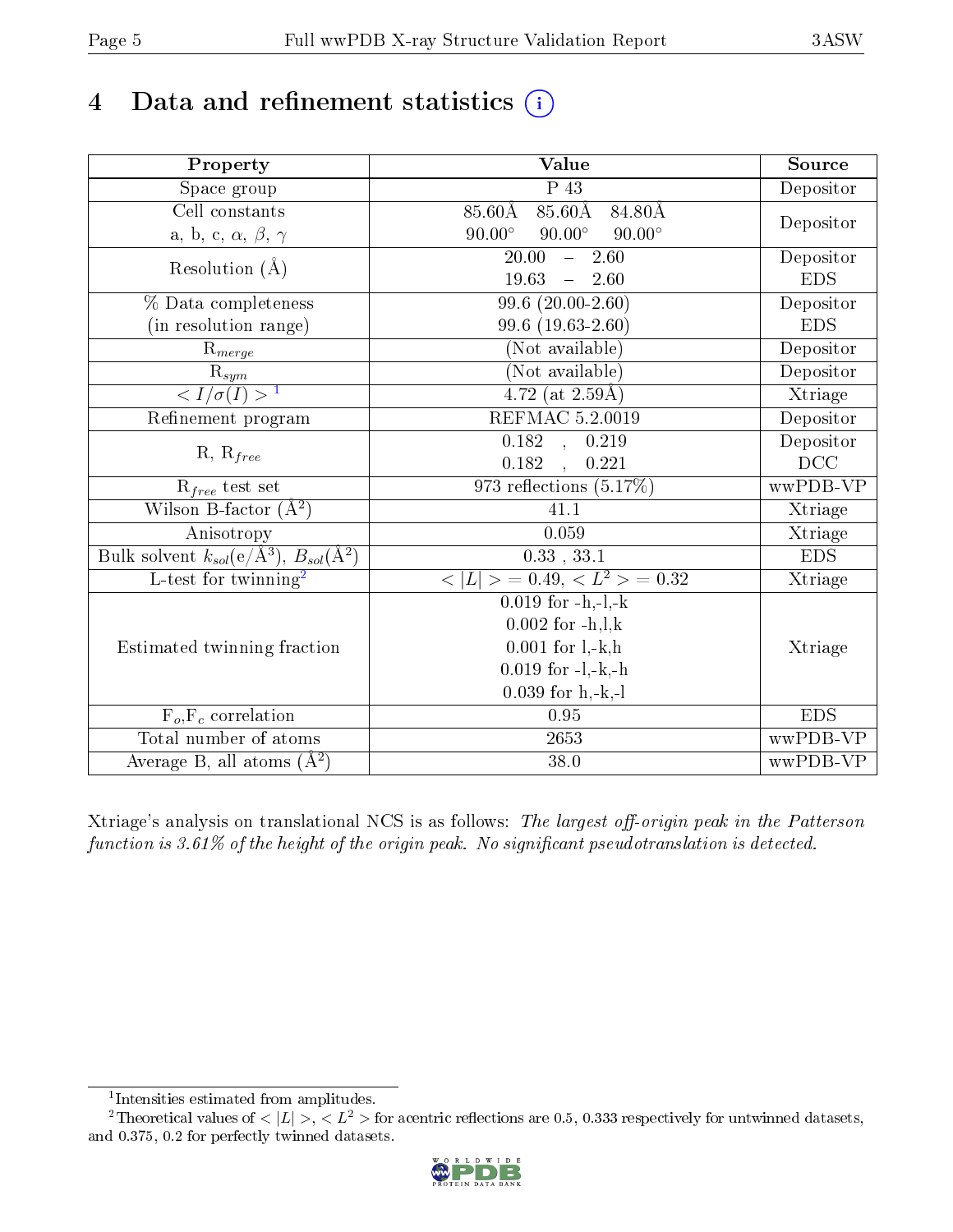# 5 Model quality  $(i)$

## 5.1 Standard geometry  $(i)$

The Z score for a bond length (or angle) is the number of standard deviations the observed value is removed from the expected value. A bond length (or angle) with  $|Z| > 5$  is considered an outlier worth inspection. RMSZ is the root-mean-square of all Z scores of the bond lengths (or angles).

| Mol | Chain |      | Bond lengths        | Bond angles |                    |  |
|-----|-------|------|---------------------|-------------|--------------------|--|
|     |       | RMSZ | # Z  > 5            | RMSZ        | # $ Z  > 5$        |  |
|     |       | 0.90 | $1/2513(0.0\%)$     | 0.82        | $3/3424$ $(0.1\%)$ |  |
|     |       | 0.98 | 0/56                | 0.85        |                    |  |
| ΔH  |       | 0.90 | 1/2569<br>$(0.0\%)$ | 0.82        | $3/3495(0.1\%)$    |  |

All (1) bond length outliers are listed below:

|  |  |                             | $\mid$ Mol $\mid$ Chain $\mid$ Res $\mid$ Type $\mid$ Atoms $\mid$ $\mid$ $\mid$ $\mid$ Observed(Å) $\mid$ Ideal(Å) $\mid$ |  |
|--|--|-----------------------------|----------------------------------------------------------------------------------------------------------------------------|--|
|  |  | $444$   GLU   CG-CD   -6.19 |                                                                                                                            |  |

All (3) bond angle outliers are listed below:

| Mol | Chain   Res   Type |     |            | Atoms               |       | Observed $(°)$ | Ideal( $^o$ ) |
|-----|--------------------|-----|------------|---------------------|-------|----------------|---------------|
|     |                    | 331 | $\rm{ARG}$ | $NE-CZ-NH2$   -7.21 |       | 116 69         | 120.30        |
|     |                    | 331 | ARG-       | $NE-CZ-NH1$   6.64  |       | 123.62         | 120.30        |
|     |                    | 465 | ARG        | NE-CZ-NH2-          | -5.03 | 117.78         | 120.30        |

There are no chirality outliers.

There are no planarity outliers.

## $5.2$  Too-close contacts  $(i)$

In the following table, the Non-H and H(model) columns list the number of non-hydrogen atoms and hydrogen atoms in the chain respectively. The H(added) column lists the number of hydrogen atoms added and optimized by MolProbity. The Clashes column lists the number of clashes within the asymmetric unit, whereas Symm-Clashes lists symmetry related clashes.

|  |      |      |    | Mol   Chain   Non-H   H(model)   H(added)   Clashes   Symm-Clashes |
|--|------|------|----|--------------------------------------------------------------------|
|  | 2463 | 2298 | 35 |                                                                    |
|  |      |      |    |                                                                    |
|  | 129  |      |    |                                                                    |
|  |      |      |    |                                                                    |
|  | 2653 | 2338 |    |                                                                    |

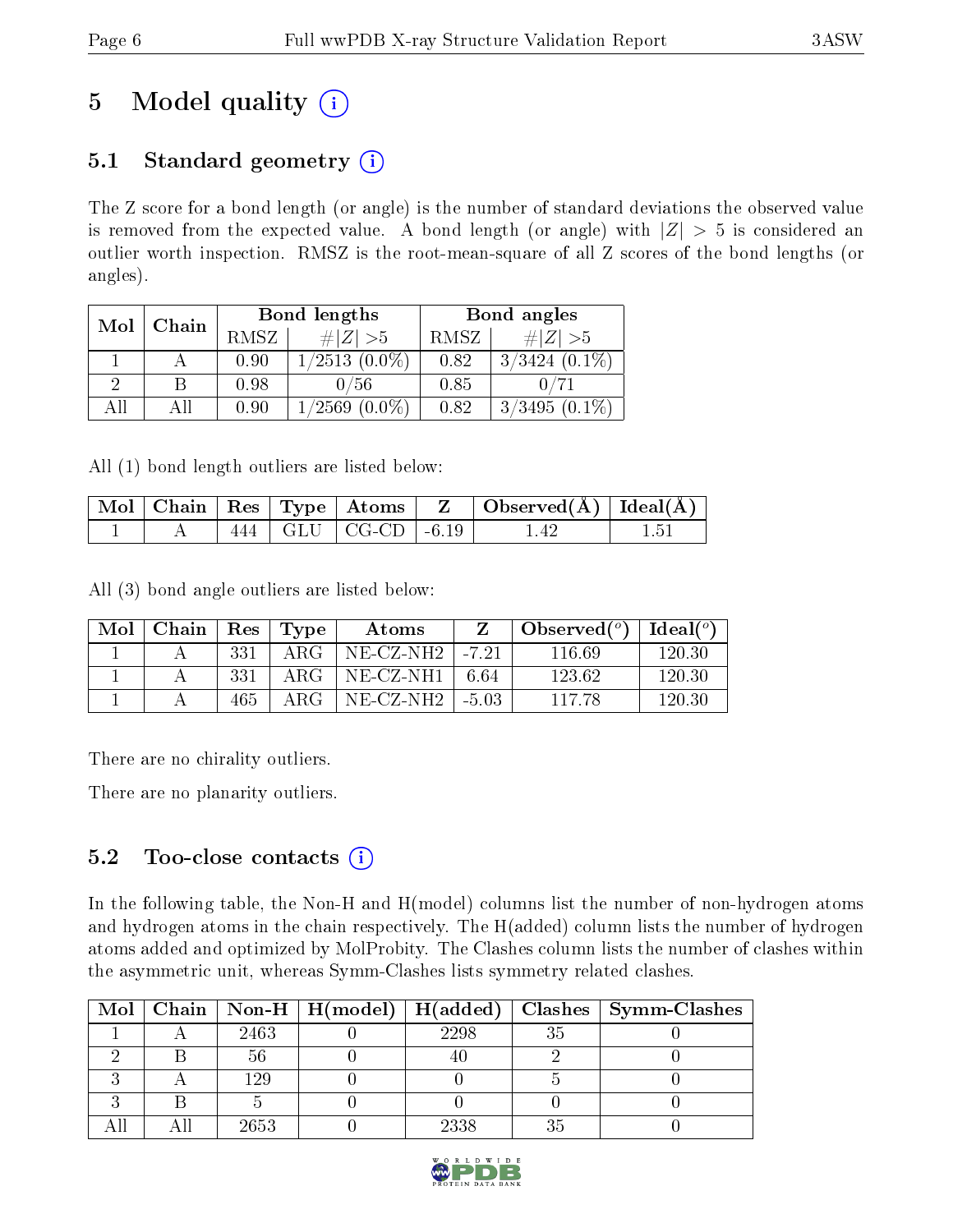The all-atom clashscore is defined as the number of clashes found per 1000 atoms (including hydrogen atoms). The all-atom clashscore for this structure is 7.

All (35) close contacts within the same asymmetric unit are listed below, sorted by their clash magnitude.

| Atom-1              | Atom-2              | Interatomic       | <b>Clash</b>      |
|---------------------|---------------------|-------------------|-------------------|
|                     |                     | distance $(A)$    | overlap $(A)$     |
| 1:A:392:GLN:HE21    | 1: A:524: ASN:HD22  | 1.33              | 0.77              |
| 1:A:499:ASN:HB3     | 3:A:145:HOH:O       | 1.90              | 0.70              |
| 1: A:282: ILE: HD11 | 1:A:298:TYR:HB2     | 1.76              | 0.68              |
| 1:A:373:ASN:ND2     | 1: A:399: LYS:H     | 1.93              | 0.66              |
| 1: A:402:VAL:HG12   | 1: A:511:PRO:HG3    | 1.77              | 0.66              |
| 1: A: 430: LYS: HD2 | 3:A:116:HOH:O       | 2.05              | 0.56              |
| 1:A:464:ASN:N       | 3:A:26:HOH:O        | 2.20              | 0.56              |
| 1: A:216: ASN:OD1   | 1:A:347:ALA:HA      | 2.05              | 0.56              |
| 1:A:345:ASN:C       | 1: A:345: ASN: HD22 | 2.11              | 0.54              |
| 1:A:525:GLU:C       | 1:A:526:ASN:HD22    | 2.11              | 0.53              |
| 1:A:437:ASN:ND2     | 3:A:68:HOH:O        | 2.43              | 0.52              |
| 1: A:260: LYS: HE2  | 1: A:302:THR:O      | 2.11              | 0.51              |
| 1: A:280:MET:HB3    | 1:A:298:TYR:HB3     | 1.93              | 0.50              |
| 1: A:268: ASN:HD22  | 1:A:268:ASN:H       | 1.60              | 0.49              |
| 1:A:420:SER:HB2     | 1: A:501:LYS:HB2    | 1.95              | 0.48              |
| 1:A:437:ASN:HB2     | 3:A:24:HOH:O        | 2.15              | 0.47              |
| 1:A:526:ASN:ND2     | 2:B:484:GLY:H       | 2.13              | 0.47              |
| 1:A:392:GLN:NE2     | 1:A:524:ASN:HD22    | 2.07              | 0.47              |
| 1:A:373:ASN:HD21    | 1: A:399: LYS:H     | 1.61              | 0.46              |
| 1:A:411:LYS:HG2     | $1:$ A:473:VAL:HG22 | 1.99              | 0.44              |
| 1: A:506: GLN: HE21 | 1: A:508: ASN:ND2   | 2.16              | 0.44              |
| 1:A:471:PRO:O       | 1:A:473:VAL:HG23    | 2.18              | 0.43              |
| 1: A:234: ASN:OD1   | 1:A:331:ARG:NH2     | 2.51              | 0.43              |
| 1:A:282:ILE:CD1     | 1: A: 305: TYR: HD1 | 2.31              | 0.43              |
| 1:A:247:VAL:HG12    | 1:A:249:ASP:O       | 2.20              | 0.42              |
| 1:A:259:ALA:HA      | 1:A:345:ASN:O       | 2.20              | 0.41              |
| 1:A:326:PRO:HG2     | 2:B:487:HIS:HD2     | 1.85              | 0.41              |
| 1:A:217:ASP:OD1     | 1:A:218:LYS:HG3     | 2.20              | 0.41              |
| 1:A:403:LEU:HD13    | 1: A:508: ASN: ND2  | $\overline{2.35}$ | $\overline{0.41}$ |
| 1:A:445:SER:O       | 1: A:446: TYR:HB2   | 2.20              | 0.41              |
| 1:A:372:ALA:HA      | 1: A:508: ASN:HD21  | 1.85              | 0.41              |
| 1:A:431:LEU:CD2     | 1:A:489:VAL:HG22    | 2.50              | 0.41              |
| 1:A:325:LEU:HA      | 1:A:326:PRO:HD3     | 1.96              | 0.41              |
| 1: A:268: ASN:H     | 1:A:268:ASN:ND2     | 2.19              | 0.40              |
| 1: A:273:TYR:CZ     | 1: A:280:MET:HG3    | 2.56              | 0.40              |

There are no symmetry-related clashes.

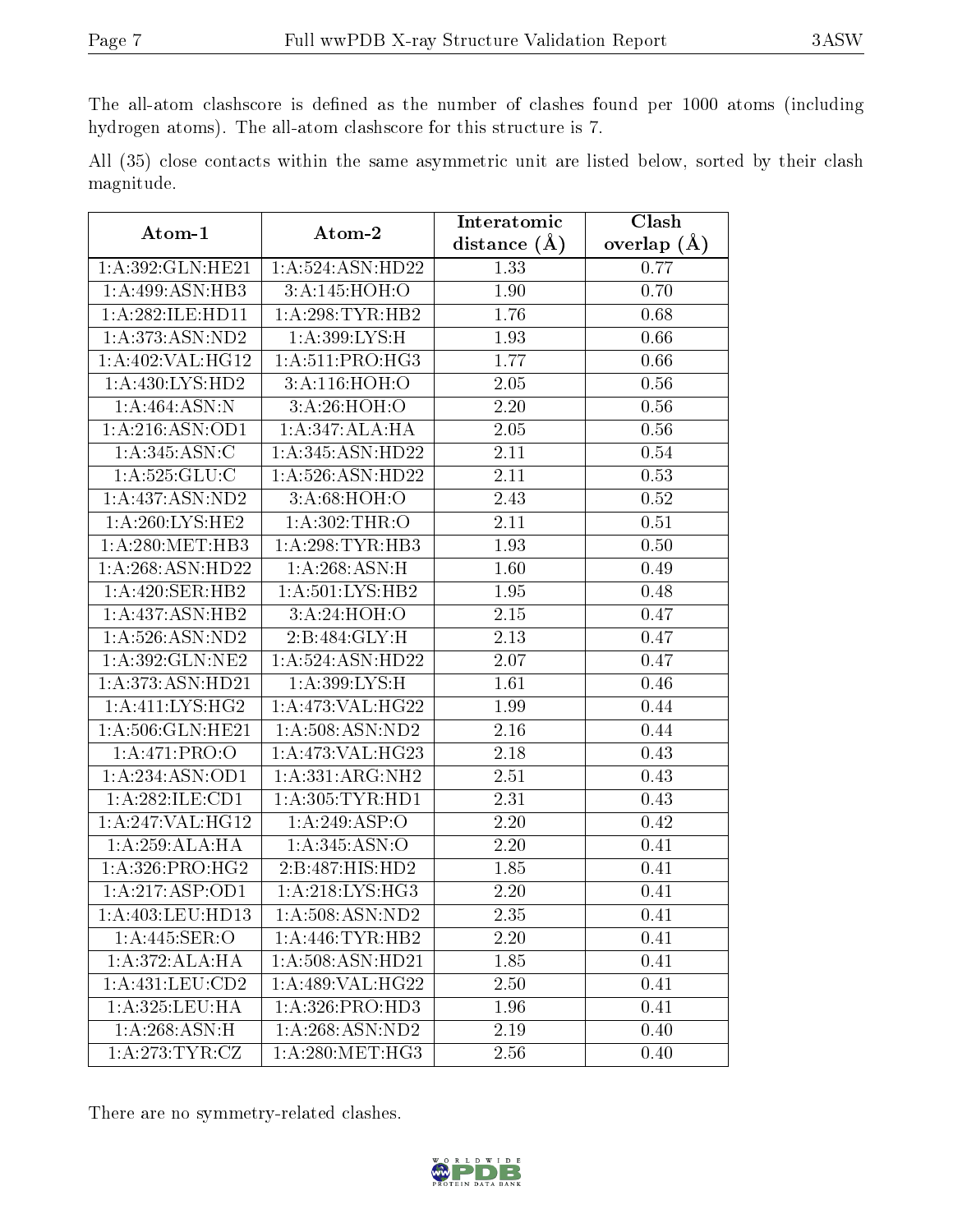## 5.3 Torsion angles  $(i)$

### 5.3.1 Protein backbone  $(i)$

In the following table, the Percentiles column shows the percent Ramachandran outliers of the chain as a percentile score with respect to all X-ray entries followed by that with respect to entries of similar resolution.

The Analysed column shows the number of residues for which the backbone conformation was analysed, and the total number of residues.

| Mol | Chain | Analysed         | Favoured    | $+$ Allowed $+$ | $\vert$ Outliers | Percentiles         |                    |
|-----|-------|------------------|-------------|-----------------|------------------|---------------------|--------------------|
|     |       | $318/328$ (97\%) | $306(96\%)$ | 12(4%)          |                  | $\vert$ 100 $\vert$ | $\blacksquare$ 100 |
|     | B     | $9/15(60\%)$     | 8 (89\%)    | $1(11\%)$       |                  | 100                 | 100                |
| All | All   | $327/343(95\%)$  | 314 (96\%)  | 13 $(4%)$       |                  | 100                 | 100                |

There are no Ramachandran outliers to report.

#### 5.3.2 Protein sidechains  $(i)$

In the following table, the Percentiles column shows the percent sidechain outliers of the chain as a percentile score with respect to all X-ray entries followed by that with respect to entries of similar resolution.

The Analysed column shows the number of residues for which the sidechain conformation was analysed, and the total number of residues.

| Mol | Chain | Analysed        | Rotameric   Outliers |          | Percentiles |
|-----|-------|-----------------|----------------------|----------|-------------|
|     |       | $266/290(92\%)$ | 259(97%)             | 7(3%)    | 72<br>46    |
|     |       | $4/6$ (67\%)    | $4(100\%)$           |          | 100<br>100  |
| All | All   | $270/296(91\%)$ | 263(97%)             | $7(3\%)$ | 72<br>46    |

All (7) residues with a non-rotameric sidechain are listed below:

| Mol | Chain | Res | <b>Type</b>             |
|-----|-------|-----|-------------------------|
|     |       | 268 | $\overline{\text{ASN}}$ |
|     |       | 277 | <b>ASN</b>              |
|     |       | 297 | THR                     |
|     |       | 345 | <b>ASN</b>              |
|     |       | 355 | ILE                     |
|     |       | 442 | LEU                     |
|     |       |     | GLU                     |

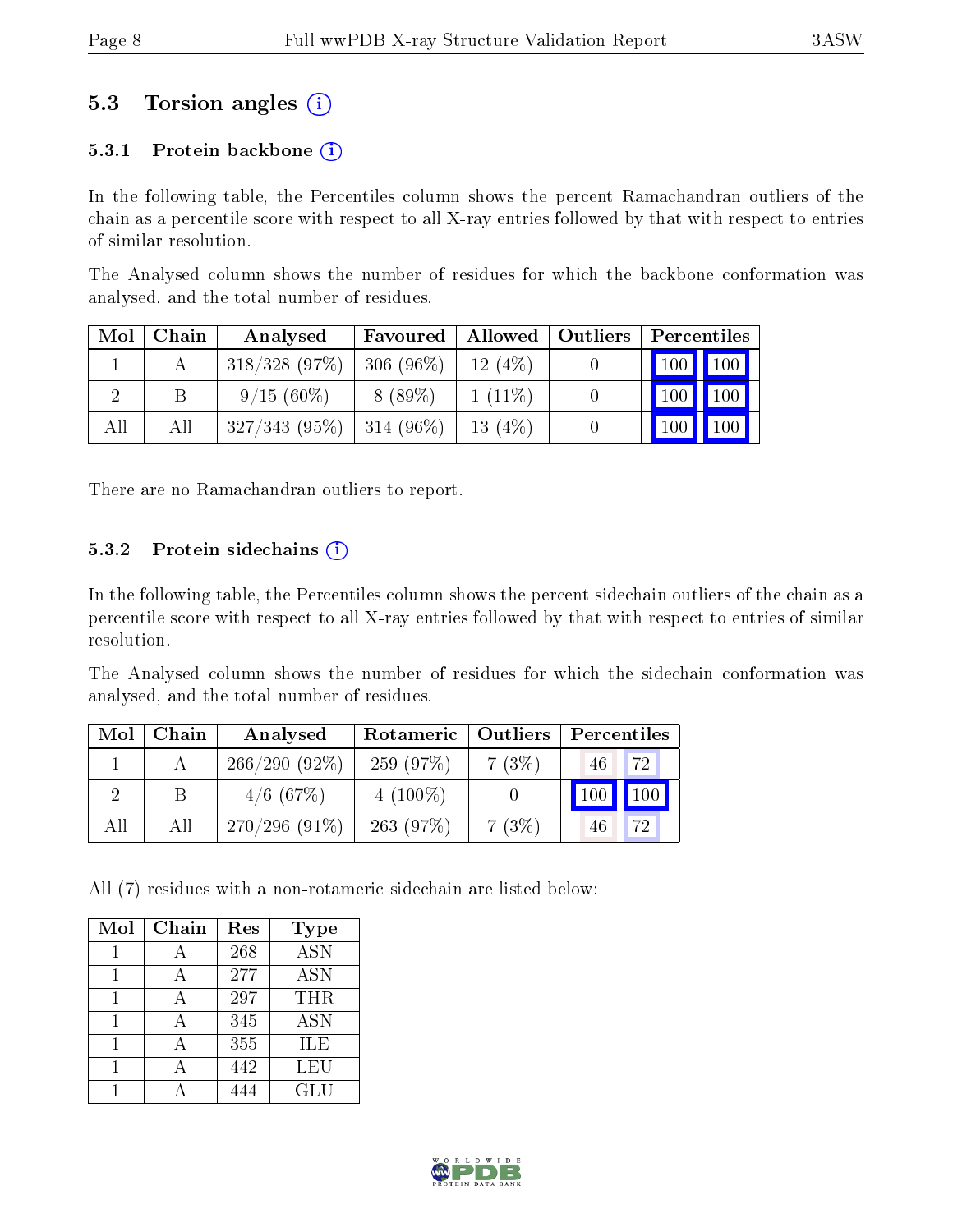Some sidechains can be flipped to improve hydrogen bonding and reduce clashes. All (8) such sidechains are listed below:

| Mol | Chain | Res | <b>Type</b> |
|-----|-------|-----|-------------|
|     | А     | 244 | <b>ASN</b>  |
|     | А     | 268 | <b>ASN</b>  |
| 1   | A     | 320 | <b>ASN</b>  |
| 1   | А     | 345 | <b>ASN</b>  |
| 1   |       | 373 | <b>ASN</b>  |
|     |       | 508 | <b>ASN</b>  |
|     |       | 524 | <b>ASN</b>  |
|     |       | 526 | <b>ASN</b>  |

#### 5.3.3 RNA (i)

There are no RNA molecules in this entry.

## 5.4 Non-standard residues in protein, DNA, RNA chains (i)

There are no non-standard protein/DNA/RNA residues in this entry.

#### 5.5 Carbohydrates  $(i)$

There are no carbohydrates in this entry.

### 5.6 Ligand geometry (i)

There are no ligands in this entry.

### 5.7 [O](https://www.wwpdb.org/validation/2017/XrayValidationReportHelp#nonstandard_residues_and_ligands)ther polymers  $(i)$

There are no such residues in this entry.

### 5.8 Polymer linkage issues (i)

There are no chain breaks in this entry.